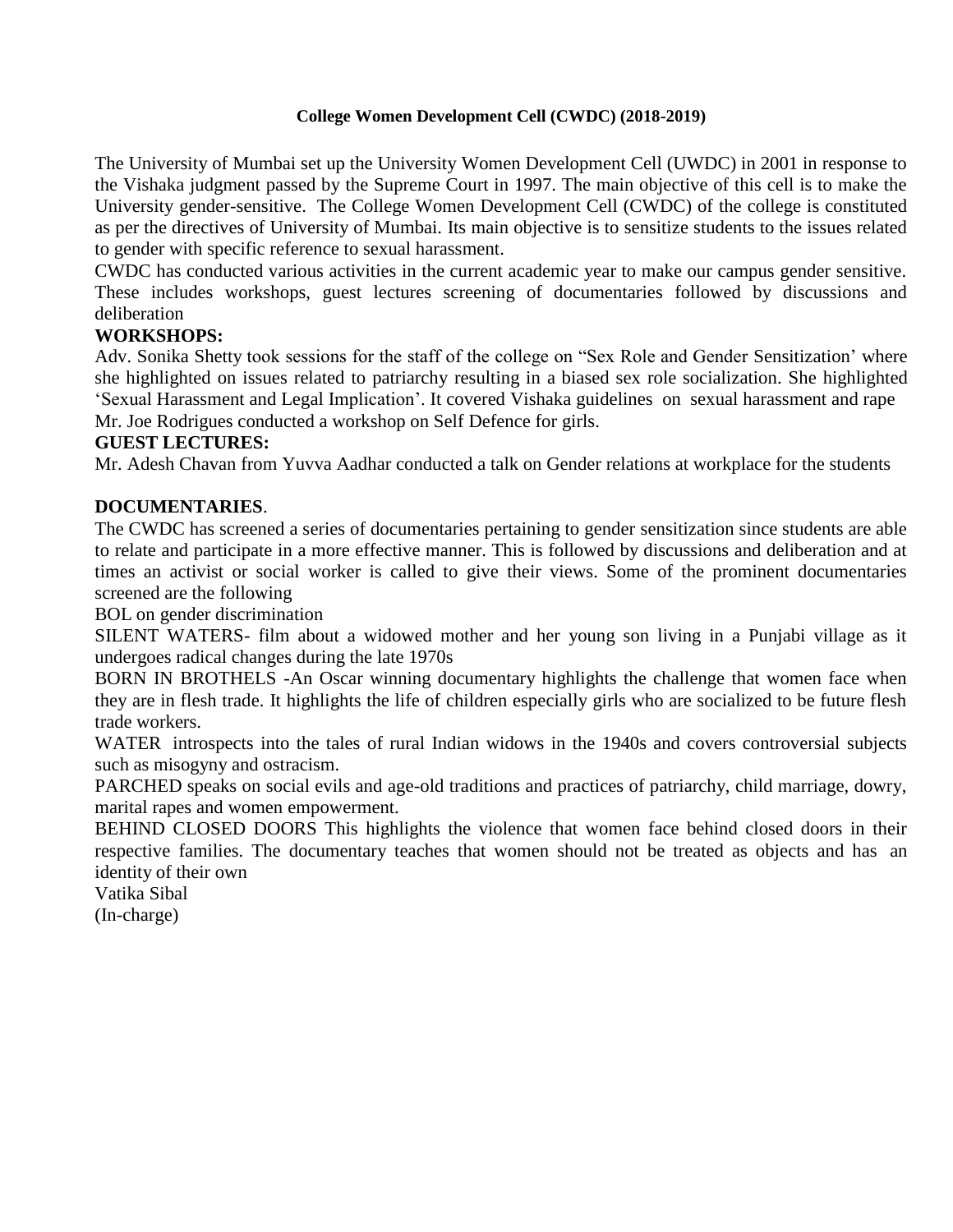

Workshop by Adv. Sonica Shetty on Sexual Harassment and legal implication on staff and also for students



Workshop- Self-Defence for students by Mr. Joe Rodrigues



Session on sexual harassment forms, concerns and legal interventions for SY and TY students by classteacher